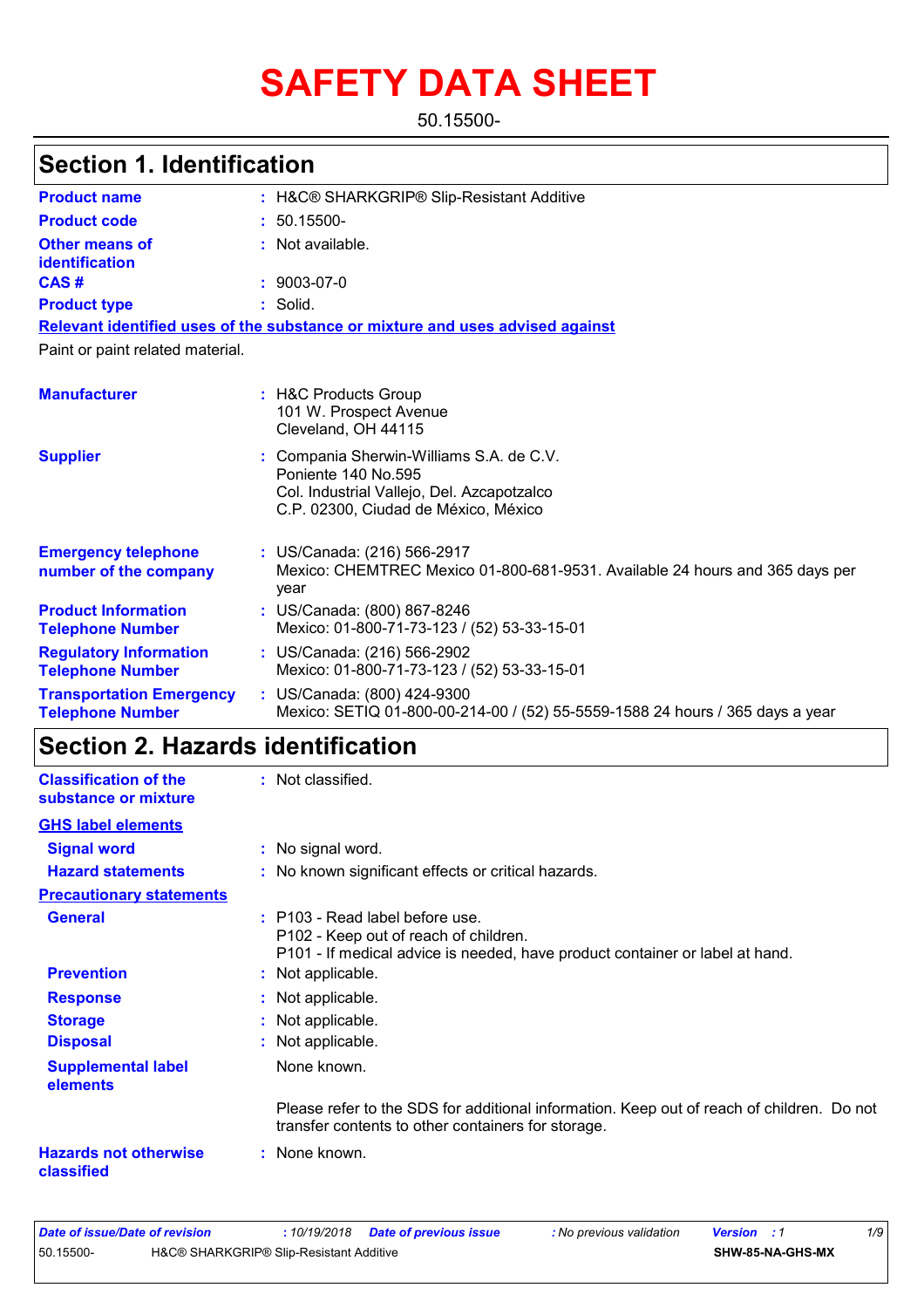## **Section 3. Composition/information on ingredients**

### **Other means of Substance/mixture**

**identification**

**:** Substance

**:** Not available.

### **CAS number/other identifiers**

**CAS number :** 9003-07-0

| <b>Ingredient name</b> | % by weight | <b>CAS number</b> |
|------------------------|-------------|-------------------|
| Polypropylene          | 100.0       | 9003-07-0         |

Any concentration shown as a range is to protect confidentiality or is due to batch variation.

**There are no additional ingredients present which, within the current knowledge of the supplier and in the concentrations applicable, are classified as hazardous to health and hence require reporting in this section.**

**Occupational exposure limits, if available, are listed in Section 8.**

### **Section 4. First aid measures**

### **Description of necessary first aid measures**

| Eye contact         | : Immediately flush eyes with plenty of water, occasionally lifting the upper and lower<br>eyelids. Check for and remove any contact lenses. Get medical attention if irritation<br>occurs.                                                                                                                                                            |
|---------------------|--------------------------------------------------------------------------------------------------------------------------------------------------------------------------------------------------------------------------------------------------------------------------------------------------------------------------------------------------------|
| <b>Inhalation</b>   | : Remove victim to fresh air and keep at rest in a position comfortable for breathing. Get<br>medical attention if symptoms occur.                                                                                                                                                                                                                     |
| <b>Skin contact</b> | : Flush contaminated skin with plenty of water. Remove contaminated clothing and<br>shoes. Get medical attention if symptoms occur.                                                                                                                                                                                                                    |
| <b>Ingestion</b>    | : Wash out mouth with water. Remove victim to fresh air and keep at rest in a position<br>comfortable for breathing. If material has been swallowed and the exposed person is<br>conscious, give small quantities of water to drink. Do not induce vomiting unless<br>directed to do so by medical personnel. Get medical attention if symptoms occur. |

### **Most important symptoms/effects, acute and delayed**

### **Inhalation :** No known significant effects or critical hazards. **Ingestion :** No known significant effects or critical hazards. **Skin contact :** No known significant effects or critical hazards. **Eye contact :** No known significant effects or critical hazards. **Over-exposure signs/symptoms Skin contact Ingestion Inhalation :** No specific data. No specific data. **:** No specific data. **: Eye contact :** No specific data. **Potential acute health effects**

| Indication of immediate medical attention and special treatment needed, if necessary |                                                                                                                                |  |
|--------------------------------------------------------------------------------------|--------------------------------------------------------------------------------------------------------------------------------|--|
| <b>Notes to physician</b>                                                            | : Treat symptomatically. Contact poison treatment specialist immediately if large<br>quantities have been ingested or inhaled. |  |
| <b>Specific treatments</b>                                                           | : No specific treatment.                                                                                                       |  |
| <b>Protection of first-aiders</b>                                                    | : No action shall be taken involving any personal risk or without suitable training.                                           |  |

### **See toxicological information (Section 11)**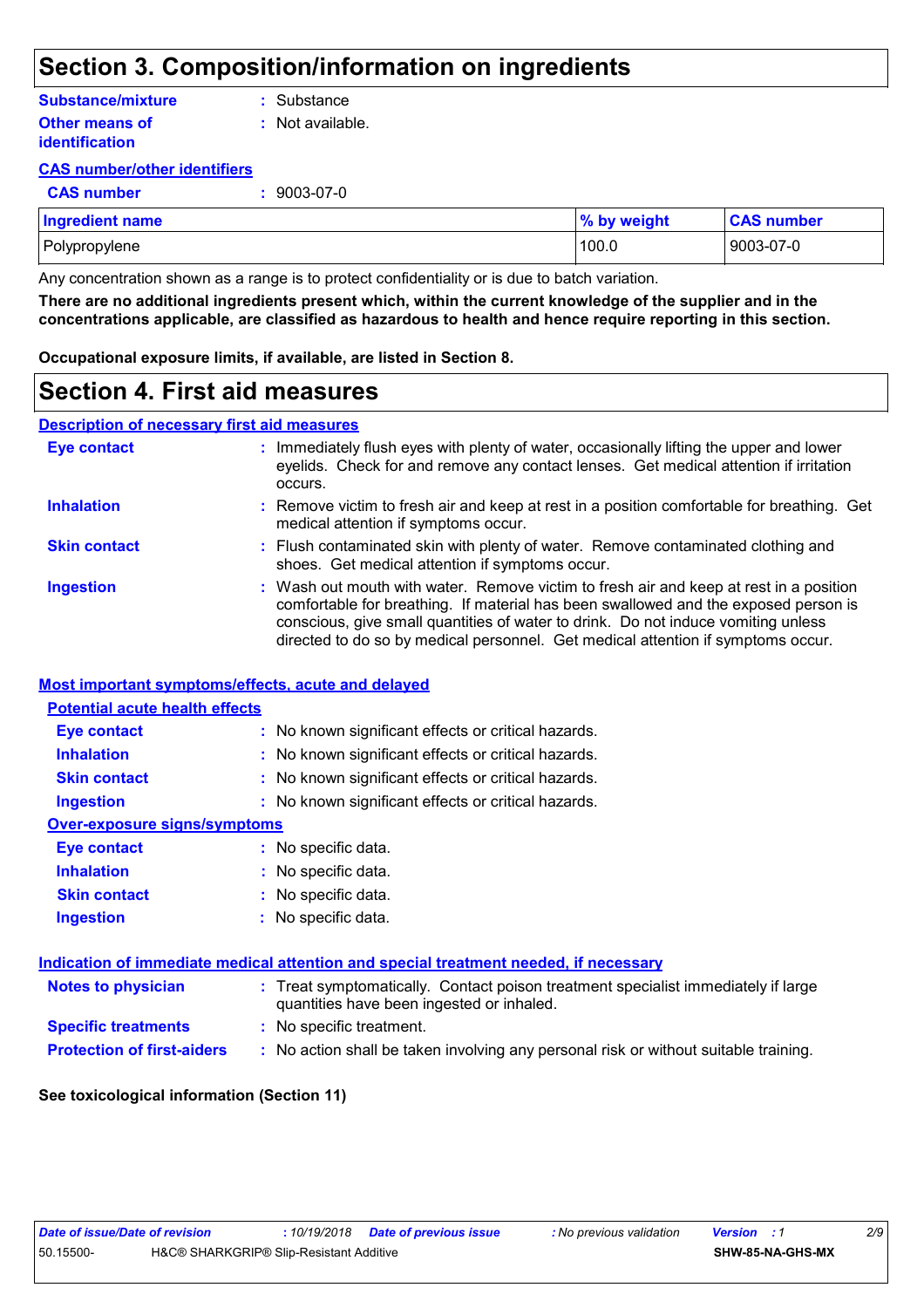# **Section 5. Fire-fighting measures**

| <b>Extinguishing media</b>                               |                                                                                                                                                                                                     |
|----------------------------------------------------------|-----------------------------------------------------------------------------------------------------------------------------------------------------------------------------------------------------|
| <b>Suitable extinguishing</b><br>media                   | : Use an extinguishing agent suitable for the surrounding fire.                                                                                                                                     |
| <b>Unsuitable extinguishing</b><br>media                 | : None known.                                                                                                                                                                                       |
| <b>Specific hazards arising</b><br>from the chemical     | : No specific fire or explosion hazard.                                                                                                                                                             |
| <b>Hazardous thermal</b><br>decomposition products       | Decomposition products may include the following materials:<br>carbon dioxide<br>carbon monoxide                                                                                                    |
| <b>Special protective actions</b><br>for fire-fighters   | : Promptly isolate the scene by removing all persons from the vicinity of the incident if<br>there is a fire. No action shall be taken involving any personal risk or without suitable<br>training. |
| <b>Special protective</b><br>equipment for fire-fighters | Fire-fighters should wear appropriate protective equipment and self-contained breathing<br>apparatus (SCBA) with a full face-piece operated in positive pressure mode.                              |

### **Section 6. Accidental release measures**

|                                                              | <b>Personal precautions, protective equipment and emergency procedures</b>                                                                                                                                                                                                                                                                       |  |  |
|--------------------------------------------------------------|--------------------------------------------------------------------------------------------------------------------------------------------------------------------------------------------------------------------------------------------------------------------------------------------------------------------------------------------------|--|--|
| For non-emergency<br>personnel                               | : No action shall be taken involving any personal risk or without suitable training.<br>Evacuate surrounding areas. Keep unnecessary and unprotected personnel from<br>entering. Do not touch or walk through spilled material. Put on appropriate personal<br>protective equipment.                                                             |  |  |
| For emergency responders                                     | If specialized clothing is required to deal with the spillage, take note of any information in<br>- 11<br>Section 8 on suitable and unsuitable materials. See also the information in "For non-<br>emergency personnel".                                                                                                                         |  |  |
| <b>Environmental precautions</b>                             | : Avoid dispersal of spilled material and runoff and contact with soil, waterways, drains<br>and sewers. Inform the relevant authorities if the product has caused environmental<br>pollution (sewers, waterways, soil or air).                                                                                                                  |  |  |
| <b>Methods and materials for containment and cleaning up</b> |                                                                                                                                                                                                                                                                                                                                                  |  |  |
| <b>Small spill</b>                                           | : Move containers from spill area. Vacuum or sweep up material and place in a<br>designated, labeled waste container. Dispose of via a licensed waste disposal<br>contractor.                                                                                                                                                                    |  |  |
| <b>Large spill</b>                                           | : Move containers from spill area. Prevent entry into sewers, water courses, basements<br>or confined areas. Vacuum or sweep up material and place in a designated, labeled<br>waste container. Dispose of via a licensed waste disposal contractor. Note: see<br>Section 1 for emergency contact information and Section 13 for waste disposal. |  |  |

# **Section 7. Handling and storage**

#### **Advice on general occupational hygiene** Eating, drinking and smoking should be prohibited in areas where this material is **:** handled, stored and processed. Workers should wash hands and face before eating, drinking and smoking. Remove contaminated clothing and protective equipment before entering eating areas. See also Section 8 for additional information on hygiene measures. **Protective measures :** Put on appropriate personal protective equipment (see Section 8). **Precautions for safe handling**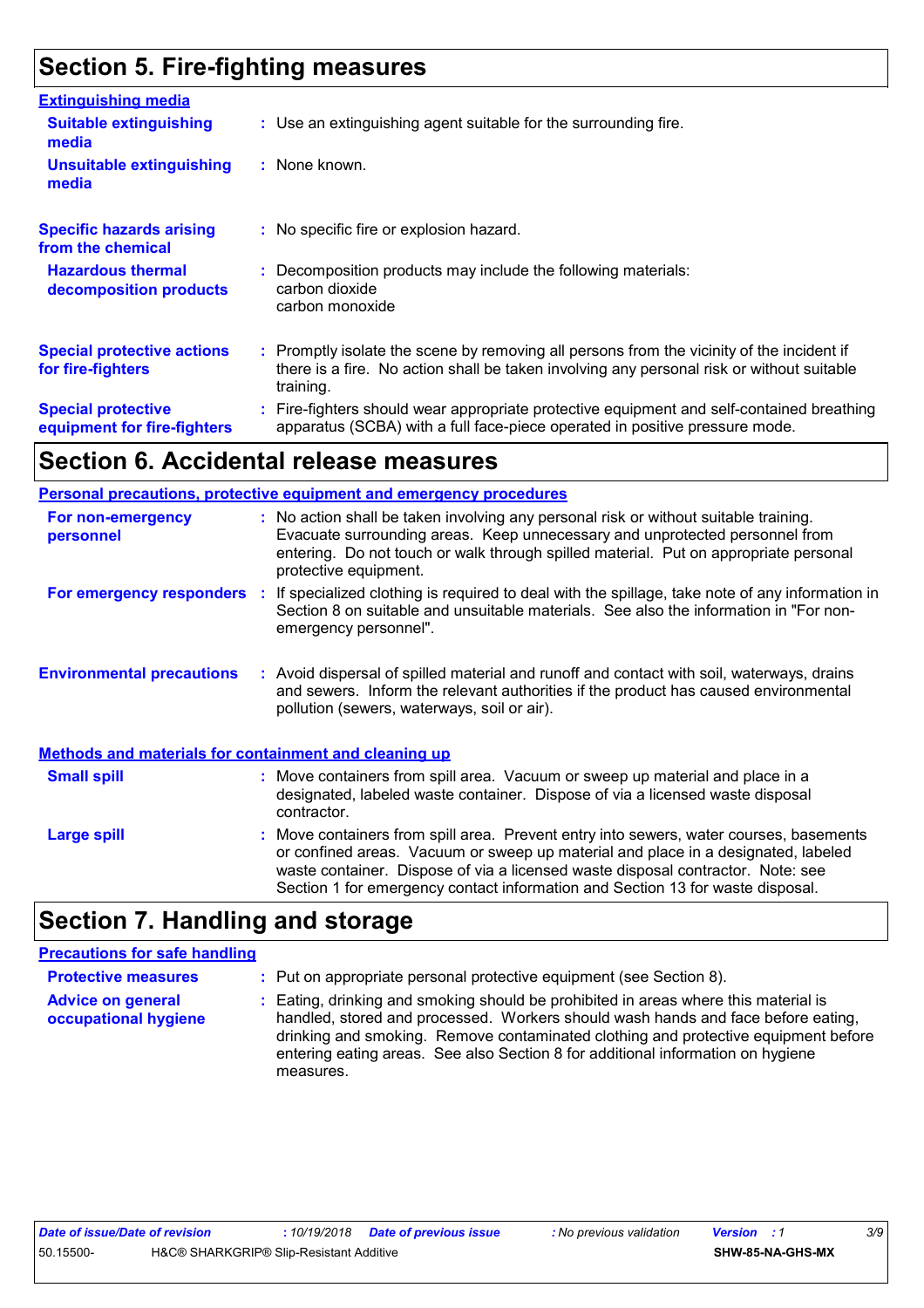# **Section 7. Handling and storage**

| <b>incompatibilities</b><br>ready for use. Containers that have been opened must be carefully resealed and kept<br>upright to prevent leakage. Do not store in unlabeled containers. Use appropriate<br>containment to avoid environmental contamination. See Section 10 for incompatible<br>materials before handling or use. | <b>Conditions for safe storage,</b><br>including any | Store in accordance with local regulations. Store in original container protected from<br>- 197<br>direct sunlight in a dry, cool and well-ventilated area, away from incompatible materials<br>(see Section 10) and food and drink. Keep container tightly closed and sealed until |
|--------------------------------------------------------------------------------------------------------------------------------------------------------------------------------------------------------------------------------------------------------------------------------------------------------------------------------|------------------------------------------------------|-------------------------------------------------------------------------------------------------------------------------------------------------------------------------------------------------------------------------------------------------------------------------------------|
|                                                                                                                                                                                                                                                                                                                                |                                                      |                                                                                                                                                                                                                                                                                     |

# **Section 8. Exposure controls/personal protection**

### **Control parameters**

**Occupational exposure limits (OSHA United States)**

| <b>Ingredient name</b> | <b>Exposure limits</b> |
|------------------------|------------------------|
| Polypropylene          | None.                  |

### **Occupational exposure limits (Canada)**

| <b>Ingredient name</b> | <b>Exposure limits</b> |
|------------------------|------------------------|
| None.                  |                        |

### **Occupational exposure limits (Mexico)**

| <b>Ingredient name</b> | <b>Exposure limits</b> |
|------------------------|------------------------|
| None.                  |                        |

| <b>Appropriate engineering</b><br><b>controls</b> | : Good general ventilation should be sufficient to control worker exposure to airborne<br>contaminants.                                                                |
|---------------------------------------------------|------------------------------------------------------------------------------------------------------------------------------------------------------------------------|
| <b>Environmental exposure</b><br><b>controls</b>  | Emissions from ventilation or work process equipment should be checked to ensure<br>they comply with the requirements of environmental protection legislation. In some |

|                 | <u>Linoviolio from Voltalation of Work processo ogalphront onoald bo chookod to onoal o</u> |
|-----------------|---------------------------------------------------------------------------------------------|
| <b>controls</b> | they comply with the requirements of environmental protection legislation. In some          |
|                 | cases, fume scrubbers, filters or engineering modifications to the process equipment        |
|                 | will be necessary to reduce emissions to acceptable levels.                                 |
|                 |                                                                                             |

### **Individual protection measures**

| <b>Hygiene measures</b>       | : Wash hands, forearms and face thoroughly after handling chemical products, before<br>eating, smoking and using the lavatory and at the end of the working period.<br>Appropriate techniques should be used to remove potentially contaminated clothing.<br>Wash contaminated clothing before reusing. Ensure that eyewash stations and safety<br>showers are close to the workstation location. |
|-------------------------------|---------------------------------------------------------------------------------------------------------------------------------------------------------------------------------------------------------------------------------------------------------------------------------------------------------------------------------------------------------------------------------------------------|
| <b>Eye/face protection</b>    | : Safety eyewear complying with an approved standard should be used when a risk<br>assessment indicates this is necessary to avoid exposure to liquid splashes, mists,<br>gases or dusts. If contact is possible, the following protection should be worn, unless<br>the assessment indicates a higher degree of protection: safety glasses with side-<br>shields.                                |
| <b>Skin protection</b>        |                                                                                                                                                                                                                                                                                                                                                                                                   |
| <b>Hand protection</b>        | : Chemical-resistant, impervious gloves complying with an approved standard should be<br>worn at all times when handling chemical products if a risk assessment indicates this is<br>necessary.                                                                                                                                                                                                   |
| <b>Body protection</b>        | : Personal protective equipment for the body should be selected based on the task being<br>performed and the risks involved and should be approved by a specialist before<br>handling this product.                                                                                                                                                                                               |
| <b>Other skin protection</b>  | : Appropriate footwear and any additional skin protection measures should be selected<br>based on the task being performed and the risks involved and should be approved by a<br>specialist before handling this product.                                                                                                                                                                         |
| <b>Respiratory protection</b> | : Based on the hazard and potential for exposure, select a respirator that meets the<br>appropriate standard or certification. Respirators must be used according to a<br>respiratory protection program to ensure proper fitting, training, and other important<br>aspects of use.                                                                                                               |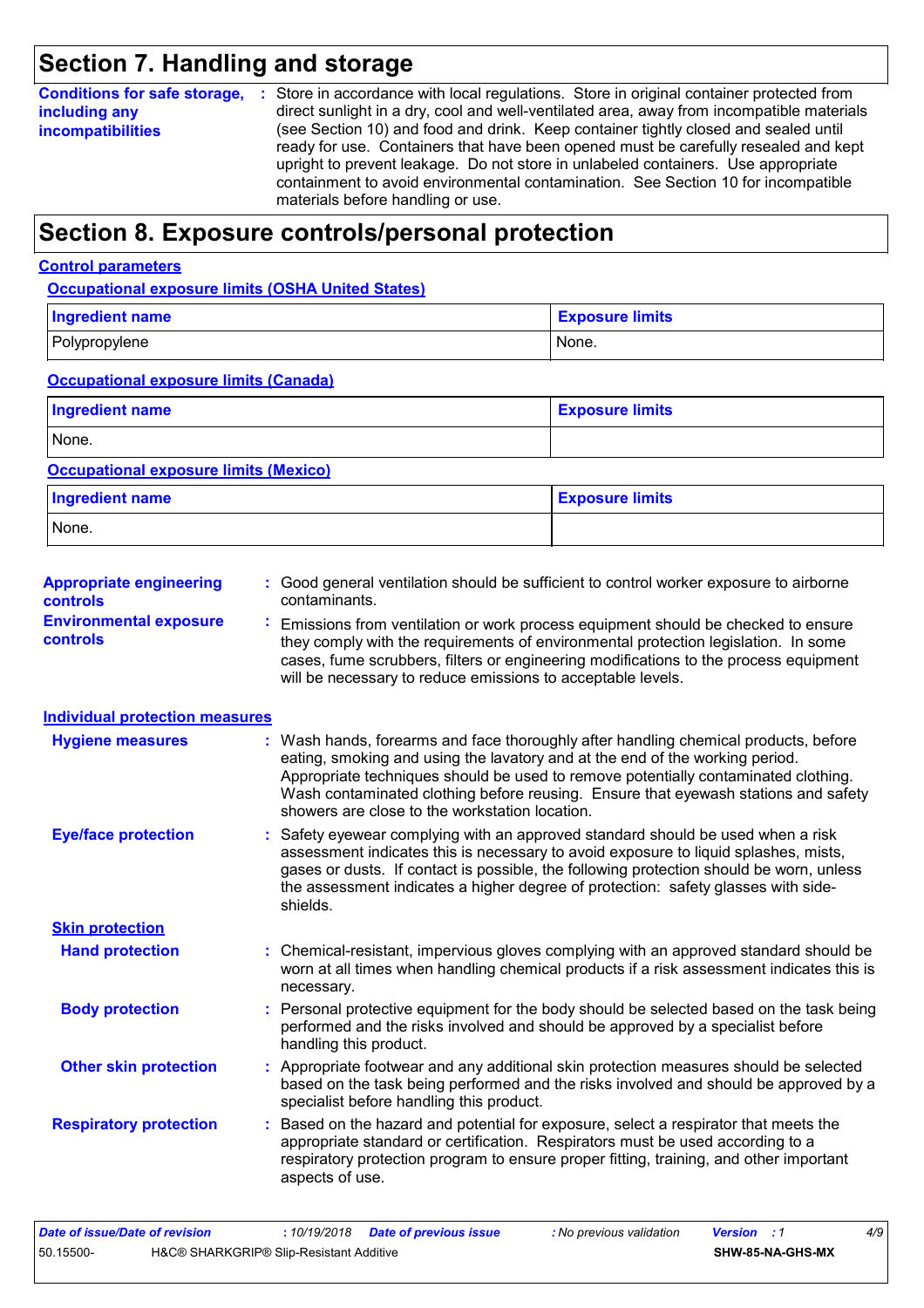# **Section 9. Physical and chemical properties**

| <b>Appearance</b>                                 |    |                                                                 |
|---------------------------------------------------|----|-----------------------------------------------------------------|
| <b>Physical state</b>                             |    | : Solid.                                                        |
| <b>Color</b>                                      |    | Not available.                                                  |
| <b>Odor</b>                                       |    | Not available.                                                  |
| <b>Odor threshold</b>                             |    | Not available.                                                  |
| рH                                                |    | Not available.                                                  |
| <b>Melting point/freezing point</b>               |    | : Not available.                                                |
| <b>Boiling point/boiling range</b>                |    | : Not available.                                                |
| <b>Flash point</b>                                |    | Closed cup: >93.3°C (>199.9°F) [Pensky-Martens Closed Cup]      |
| <b>Evaporation rate</b>                           |    | Not available.                                                  |
| <b>Flammability (solid, gas)</b>                  |    | : Not available.                                                |
| Lower and upper explosive<br>(flammable) limits   |    | : Not available.                                                |
| <b>Vapor pressure</b>                             |    | : Not relevant/applicable due to nature of the product.         |
| <b>Vapor density</b>                              |    | Not available.                                                  |
| <b>Relative density</b>                           |    | : 0.9                                                           |
| <b>Solubility</b>                                 |    | Not available.                                                  |
| <b>Partition coefficient: n-</b><br>octanol/water |    | : Not available.                                                |
| <b>Auto-ignition temperature</b>                  |    | : Not available.                                                |
| <b>Decomposition temperature</b>                  | ÷. | Not available.                                                  |
| <b>Viscosity</b>                                  |    | Kinematic (40°C (104°F)): >0.205 cm <sup>2</sup> /s (>20.5 cSt) |
| <b>Molecular weight</b>                           |    | Not applicable.                                                 |
| <b>Aerosol product</b>                            |    |                                                                 |
| <b>Heat of combustion</b>                         |    | : 0 kJ/g                                                        |

# **Section 10. Stability and reactivity**

| <b>Reactivity</b>                                   | : No specific test data related to reactivity available for this product or its ingredients.              |
|-----------------------------------------------------|-----------------------------------------------------------------------------------------------------------|
| <b>Chemical stability</b>                           | : The product is stable.                                                                                  |
| <b>Possibility of hazardous</b><br><b>reactions</b> | : Under normal conditions of storage and use, hazardous reactions will not occur.                         |
| <b>Conditions to avoid</b>                          | : No specific data.                                                                                       |
| <b>Incompatible materials</b>                       | : No specific data.                                                                                       |
| <b>Hazardous decomposition</b><br>products          | : Under normal conditions of storage and use, hazardous decomposition products should<br>not be produced. |

# **Section 11. Toxicological information**

### **Information on toxicological effects**

### **Acute toxicity**

| <b>Product/ingredient name</b> | Result    | <b>Species</b> | <b>Dose</b> | <b>Exposure</b> |
|--------------------------------|-----------|----------------|-------------|-----------------|
| Polypropylene                  | LD50 Oral | Rat            | >8 g/kg     |                 |

### **Irritation/Corrosion**

Not available.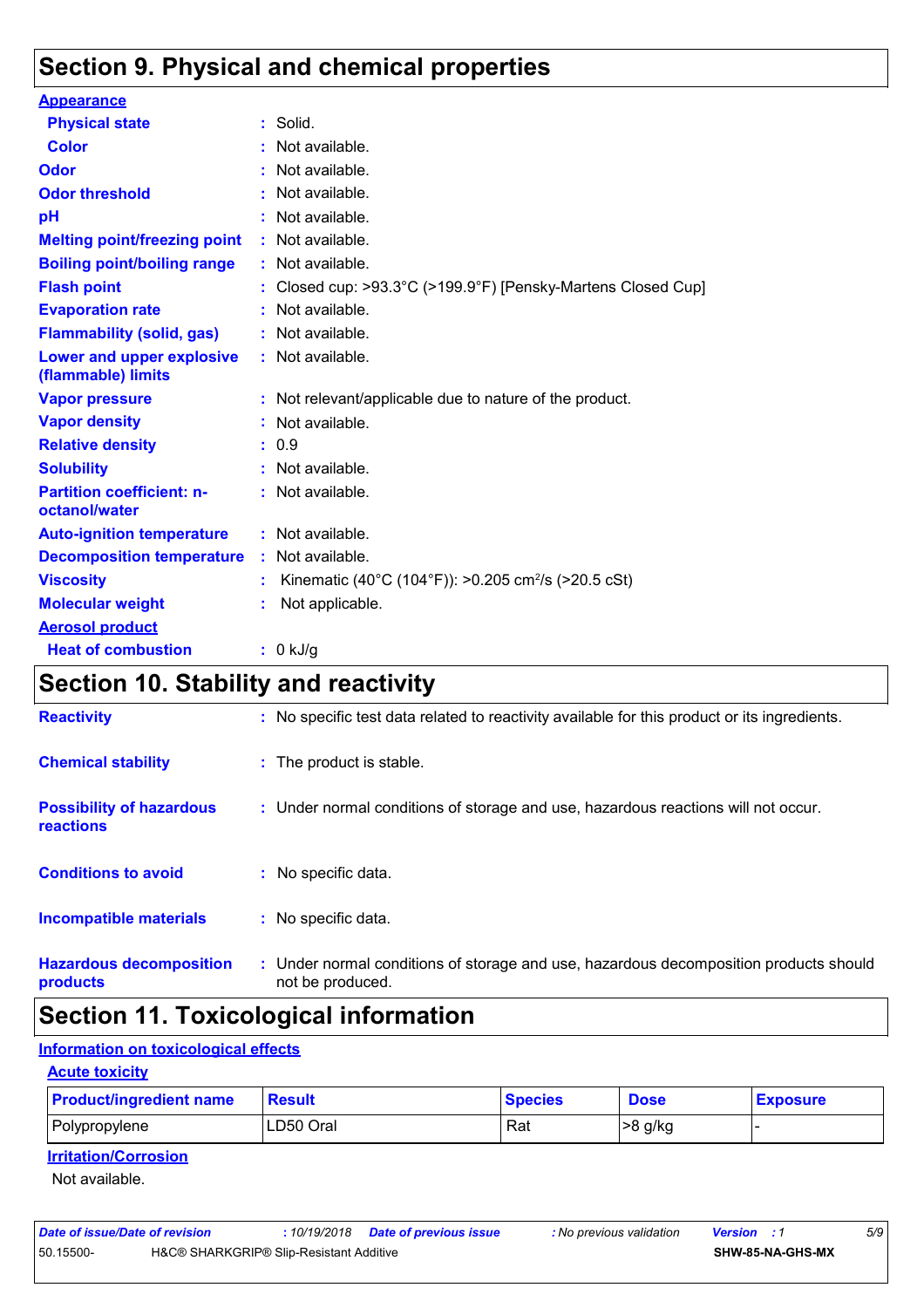# **Section 11. Toxicological information**

### **Sensitization**

Not available.

### **Mutagenicity**

Not available.

### **Carcinogenicity**

Not available.

### **Classification**

| <b>Product/ingredient name</b>                                              |                                                     | <b>OSHA</b>                                       | <b>IARC</b>  | <b>NTP</b>                                                                               |  |  |
|-----------------------------------------------------------------------------|-----------------------------------------------------|---------------------------------------------------|--------------|------------------------------------------------------------------------------------------|--|--|
| Polypropylene                                                               |                                                     | $\blacksquare$                                    | $\mathbf{3}$ | L,                                                                                       |  |  |
| <b>Reproductive toxicity</b><br>Not available.                              |                                                     |                                                   |              |                                                                                          |  |  |
| <b>Teratogenicity</b><br>Not available.                                     |                                                     |                                                   |              |                                                                                          |  |  |
| <b>Specific target organ toxicity (single exposure)</b><br>Not available.   |                                                     |                                                   |              |                                                                                          |  |  |
| <b>Specific target organ toxicity (repeated exposure)</b><br>Not available. |                                                     |                                                   |              |                                                                                          |  |  |
| <b>Aspiration hazard</b><br>Not available.                                  |                                                     |                                                   |              |                                                                                          |  |  |
| <b>Information on the likely</b><br>routes of exposure                      |                                                     | : Not available.                                  |              |                                                                                          |  |  |
| <b>Potential acute health effects</b>                                       |                                                     |                                                   |              |                                                                                          |  |  |
| <b>Eye contact</b>                                                          | : No known significant effects or critical hazards. |                                                   |              |                                                                                          |  |  |
| <b>Inhalation</b>                                                           |                                                     |                                                   |              | No known significant effects or critical hazards.                                        |  |  |
| <b>Skin contact</b>                                                         |                                                     | No known significant effects or critical hazards. |              |                                                                                          |  |  |
| <b>Ingestion</b>                                                            | : No known significant effects or critical hazards. |                                                   |              |                                                                                          |  |  |
|                                                                             |                                                     |                                                   |              | <b>Symptoms related to the physical, chemical and toxicological characteristics</b>      |  |  |
| <b>Eye contact</b>                                                          |                                                     | : No specific data.                               |              |                                                                                          |  |  |
| <b>Inhalation</b>                                                           |                                                     | No specific data.                                 |              |                                                                                          |  |  |
| <b>Skin contact</b>                                                         |                                                     | No specific data.                                 |              |                                                                                          |  |  |
| <b>Ingestion</b>                                                            |                                                     | : No specific data.                               |              |                                                                                          |  |  |
| <b>Short term exposure</b>                                                  |                                                     |                                                   |              | Delayed and immediate effects and also chronic effects from short and long term exposure |  |  |
| <b>Potential immediate</b><br>effects                                       |                                                     | : Not available.                                  |              |                                                                                          |  |  |
| <b>Potential delayed effects</b>                                            |                                                     | : Not available.                                  |              |                                                                                          |  |  |
| <b>Long term exposure</b><br><b>Potential immediate</b><br>effects          |                                                     | : Not available.                                  |              |                                                                                          |  |  |
| <b>Potential delayed effects</b>                                            |                                                     | : Not available.                                  |              |                                                                                          |  |  |
| <b>Potential chronic health effects</b>                                     |                                                     |                                                   |              |                                                                                          |  |  |
|                                                                             |                                                     |                                                   |              |                                                                                          |  |  |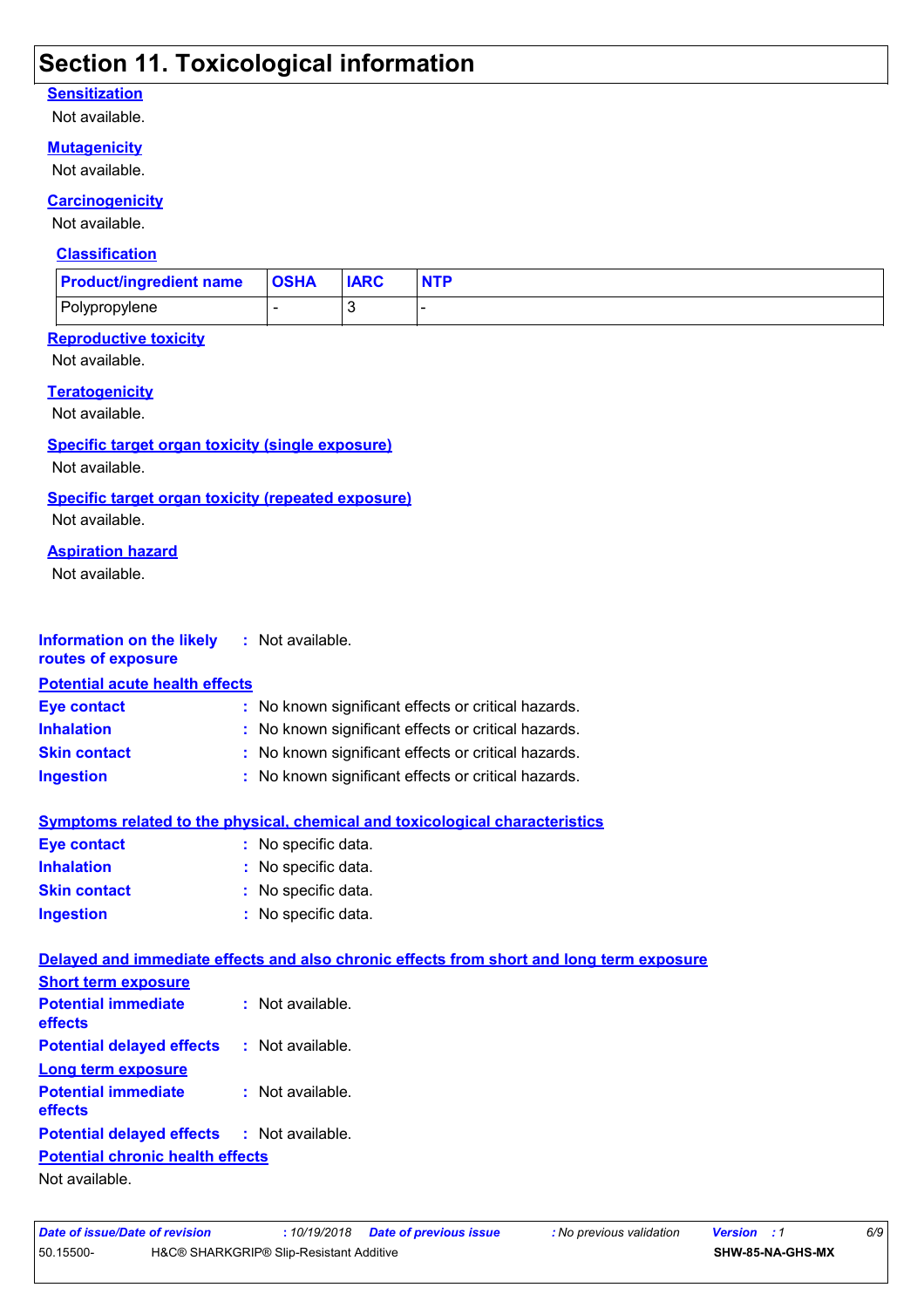| <b>General</b>                  | : No known significant effects or critical hazards. |
|---------------------------------|-----------------------------------------------------|
| <b>Carcinogenicity</b>          | : No known significant effects or critical hazards. |
| <b>Mutagenicity</b>             | : No known significant effects or critical hazards. |
| <b>Teratogenicity</b>           | : No known significant effects or critical hazards. |
| <b>Developmental effects</b>    | : No known significant effects or critical hazards. |
| <b>Fertility effects</b>        | : No known significant effects or critical hazards. |
|                                 |                                                     |
| Numorical mogetizes of toxicity |                                                     |

**Numerical measures of toxicity** Not available. **Acute toxicity estimates**

# **Section 12. Ecological information**

### **Toxicity**

Not available.

### **Persistence and degradability**

Not available.

### **Bioaccumulative potential**

Not available.

### **Mobility in soil**

**Soil/water partition coefficient (Koc) :** Not available.

**Other adverse effects** : No known significant effects or critical hazards.

### **Section 13. Disposal considerations**

The generation of waste should be avoided or minimized wherever possible. Disposal of this product, solutions and any by-products should at all times comply with the requirements of environmental protection and waste disposal legislation and any regional local authority requirements. Dispose of surplus and non-recyclable products via a licensed waste disposal contractor. Waste should not be disposed of untreated to the sewer unless fully compliant with the requirements of all authorities with jurisdiction. Waste packaging should be recycled. Incineration or landfill should only be considered when recycling is not feasible. This material and its container must be disposed of in a safe way. Empty containers or liners may retain some product residues. Avoid dispersal of spilled material and runoff and contact with soil, waterways, drains and sewers. **Disposal methods :**

### **Section 14. Transport information**

|                                             | <b>DOT</b><br><b>Classification</b>                    | <b>TDG</b><br><b>Classification</b> | <b>Mexico</b><br><b>Classification</b> | <b>IATA</b>              | <b>IMDG</b>                            |
|---------------------------------------------|--------------------------------------------------------|-------------------------------------|----------------------------------------|--------------------------|----------------------------------------|
| <b>UN number</b>                            | Not regulated.                                         | Not regulated.                      | Not regulated.                         | Not regulated.           | Not regulated.                         |
| <b>UN proper</b><br>shipping name           |                                                        | -                                   |                                        |                          |                                        |
| <b>Transport</b><br>hazard class(es)        |                                                        |                                     |                                        |                          |                                        |
| Date of issue/Date of revision<br>50.15500- | :10/19/2018<br>H&C® SHARKGRIP® Slip-Resistant Additive | <b>Date of previous issue</b>       |                                        | : No previous validation | 7/9<br>Version : 1<br>SHW-85-NA-GHS-MX |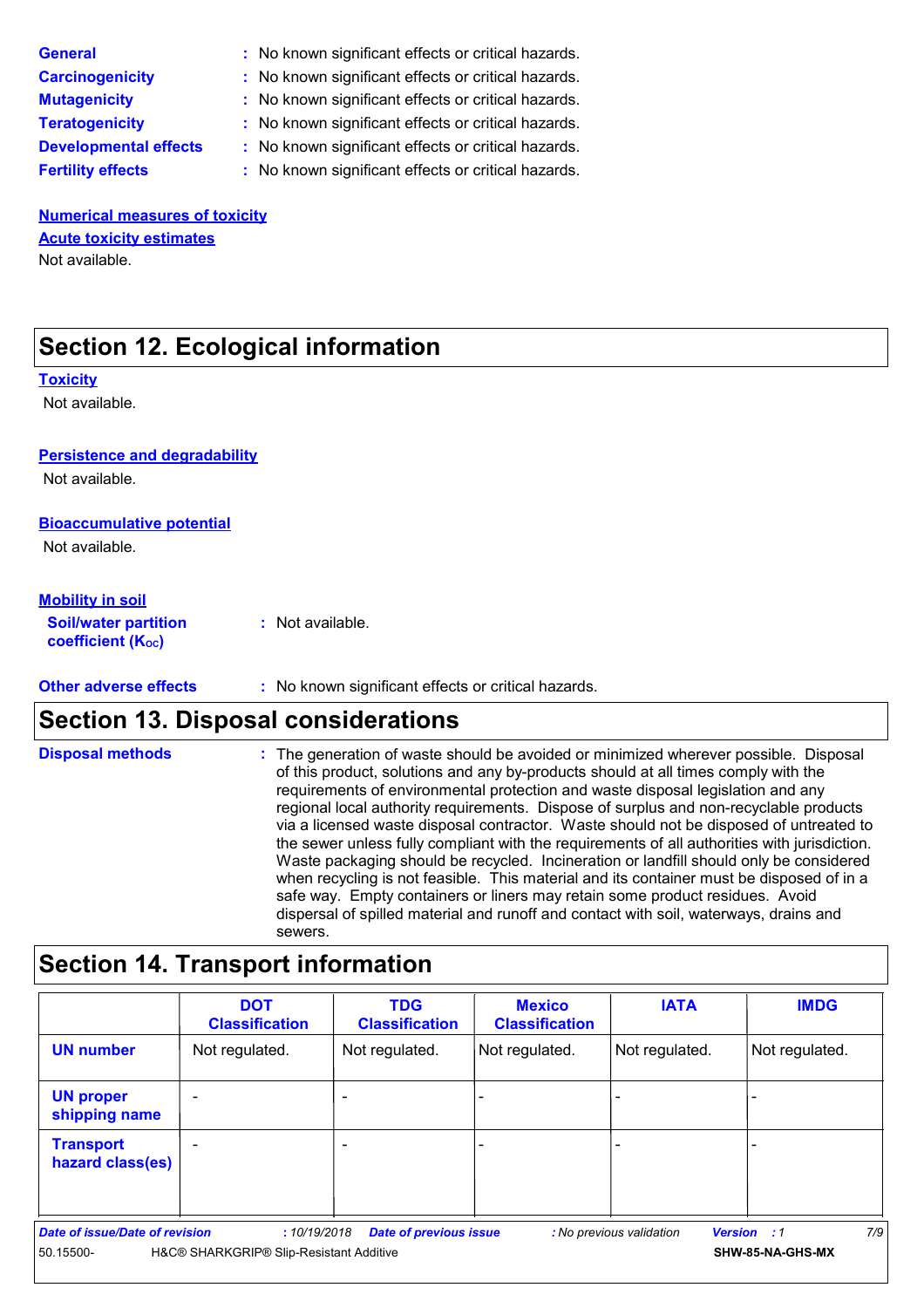| <b>Packing group</b>                                                                   |                                           |                                               |                  |                                                                                                                                                                                                                                    |                                                                                                                                                                                                                                                                                                                                                       |
|----------------------------------------------------------------------------------------|-------------------------------------------|-----------------------------------------------|------------------|------------------------------------------------------------------------------------------------------------------------------------------------------------------------------------------------------------------------------------|-------------------------------------------------------------------------------------------------------------------------------------------------------------------------------------------------------------------------------------------------------------------------------------------------------------------------------------------------------|
| <b>Environmental</b><br>hazards                                                        | No.                                       | No.                                           | No.              | No.                                                                                                                                                                                                                                | No.                                                                                                                                                                                                                                                                                                                                                   |
| <b>Additional</b><br>information                                                       |                                           |                                               |                  |                                                                                                                                                                                                                                    |                                                                                                                                                                                                                                                                                                                                                       |
| <b>Transport in bulk according</b><br>to Annex II of MARPOL and<br>the <b>IBC</b> Code | : Not available.                          |                                               |                  | prior to shipment, and compliance with the applicable regulations is the sole<br>unloading dangerous goods must be trained on all of the risks deriving from the<br>substances and on all actions in case of emergency situations. | consider container sizes. The presence of a shipping description for a particular<br>mode of transport (sea, air, etc.), does not indicate that the product is packaged<br>suitably for that mode of transport. All packaging must be reviewed for suitability<br>responsibility of the person offering the product for transport. People loading and |
|                                                                                        |                                           | <b>Proper shipping name</b>                   | : Not available. |                                                                                                                                                                                                                                    |                                                                                                                                                                                                                                                                                                                                                       |
|                                                                                        | <b>Ship type</b>                          |                                               | Not available.   |                                                                                                                                                                                                                                    |                                                                                                                                                                                                                                                                                                                                                       |
|                                                                                        |                                           | <b>Pollution category</b>                     | Not available.   |                                                                                                                                                                                                                                    |                                                                                                                                                                                                                                                                                                                                                       |
|                                                                                        | <b>Section 15. Regulatory information</b> |                                               |                  |                                                                                                                                                                                                                                    |                                                                                                                                                                                                                                                                                                                                                       |
| <b>International requlations</b><br><b>International lists</b>                         |                                           | : Australia inventory (AICS): Not determined. |                  |                                                                                                                                                                                                                                    |                                                                                                                                                                                                                                                                                                                                                       |

**China inventory (IECSC)**: Not determined. **Japan inventory (ENCS)**: Not determined. **Japan inventory (ISHL)**: Not determined. **Korea inventory (KECI)**: Not determined.

**Malaysia Inventory (EHS Register)**: Not determined.

**Philippines inventory (PICCS)**: Not determined.

**Thailand inventory**: Not determined. **Turkey inventory**: Not determined. **Vietnam inventory**: Not determined.

**New Zealand Inventory of Chemicals (NZIoC)**: Not determined.

**Taiwan Chemical Substances Inventory (TCSI)**: Not determined.

### **Section 16. Other information**

**Hazardous Material Information System (U.S.A.)**



**The customer is responsible for determining the PPE code for this material. For more information on HMIS® Personal Protective Equipment (PPE) codes, consult the HMIS® Implementation Manual.**

**Caution: HMIS® ratings are based on a 0-4 rating scale, with 0 representing minimal hazards or risks, and 4 representing significant hazards or risks. Although HMIS® ratings and the associated label are not required on SDSs or products leaving a facility under 29 CFR 1910.1200, the preparer may choose to provide them. HMIS® ratings are to be used with a fully implemented HMIS® program. HMIS® is a registered trademark and service mark of the American Coatings Association, Inc.**

**Procedure used to derive the classification**

| <b>Classification</b> | <b>Justification</b> |
|-----------------------|----------------------|
| Not classified.       |                      |

*Date of issue/Date of revision* **:** *10/19/2018 Date of previous issue : No previous validation Version : 1 8/9* 50.15500- H&C® SHARKGRIP® Slip-Resistant Additive **SHW-85-NA-GHS-MX**